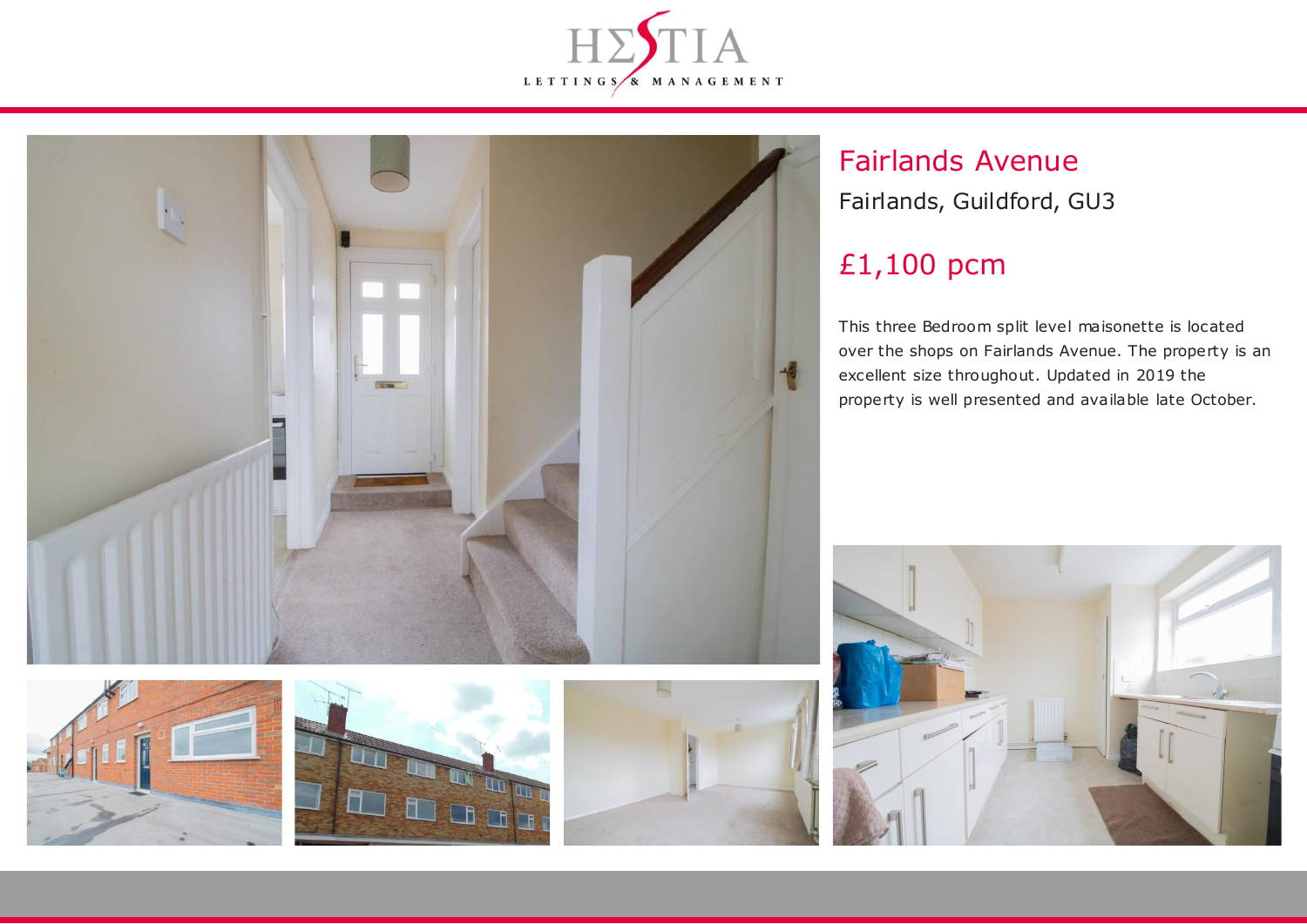### Property Features

- MAISONETTE OVER **SHOPS**
- 3 BEDROOMS
- BRIGHT AND **SPACIOUS**
- LARGE LIVING ROOM
- DOUBLE GLAZING
	- NO PETS
	- NO SMOKERS
	- ON ST REET PARKING ONLY
- No allocated parking is provided with the property, however there is on street parking with unrestricted roads around the area.
- \*\*\*Strictly no pets and no smokers\*\*\*
- Long term tenants will be preferred.



#### GENERAL INFORMATION This super-sized, three-bedroom maisonette is located on the popular area of Fairlands Avenue and is situated above the parade of shops

Updated in 2019, the property is in good order throughout. Available late October.

There is plenty of space in the kitchen, three great size bedrooms and a large living room, which is a particular feature, due to large windows letting in lots of natural light.

#### Please note

There is space for a washing machine and fridge freezer, these appliances are not provided.





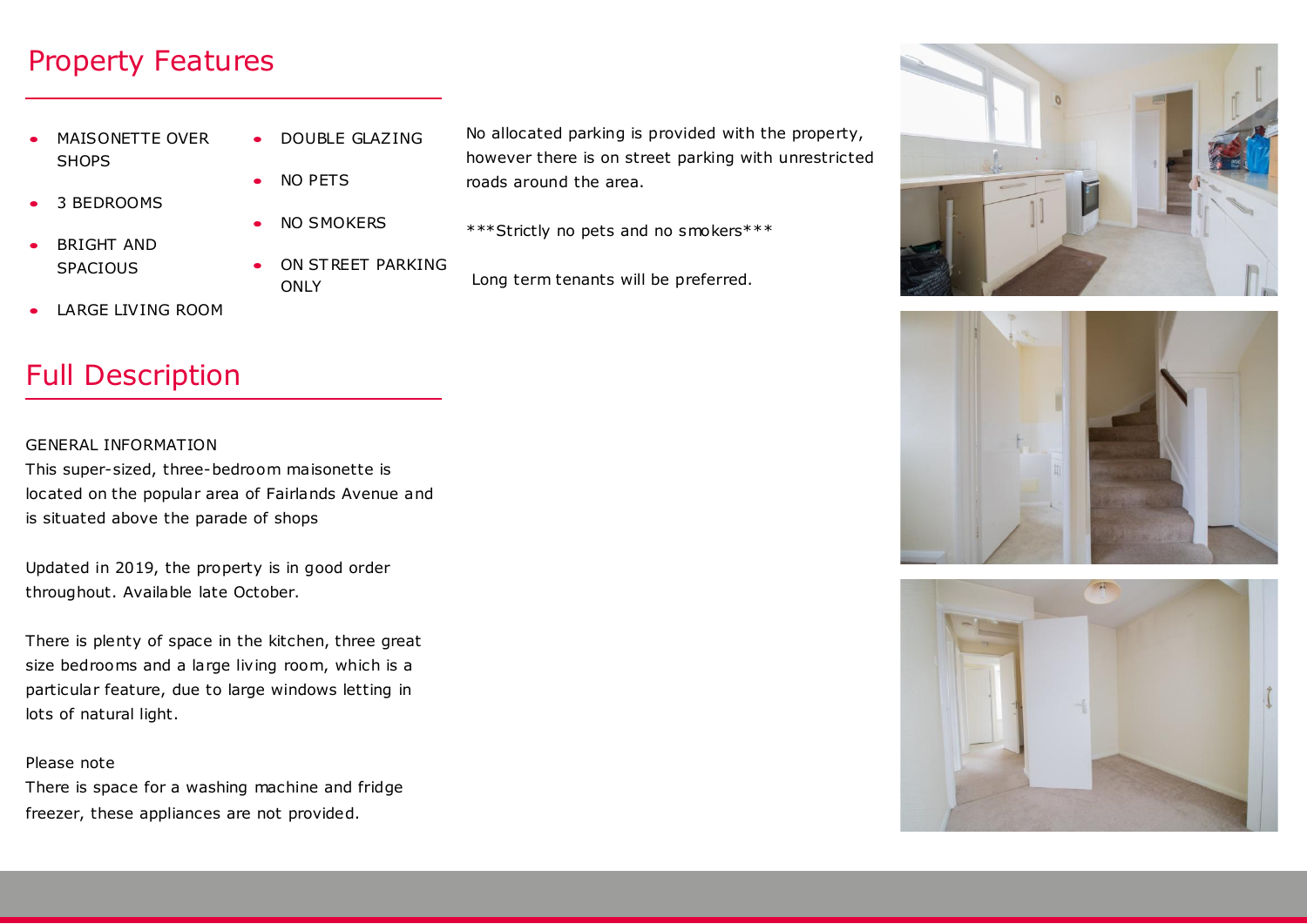